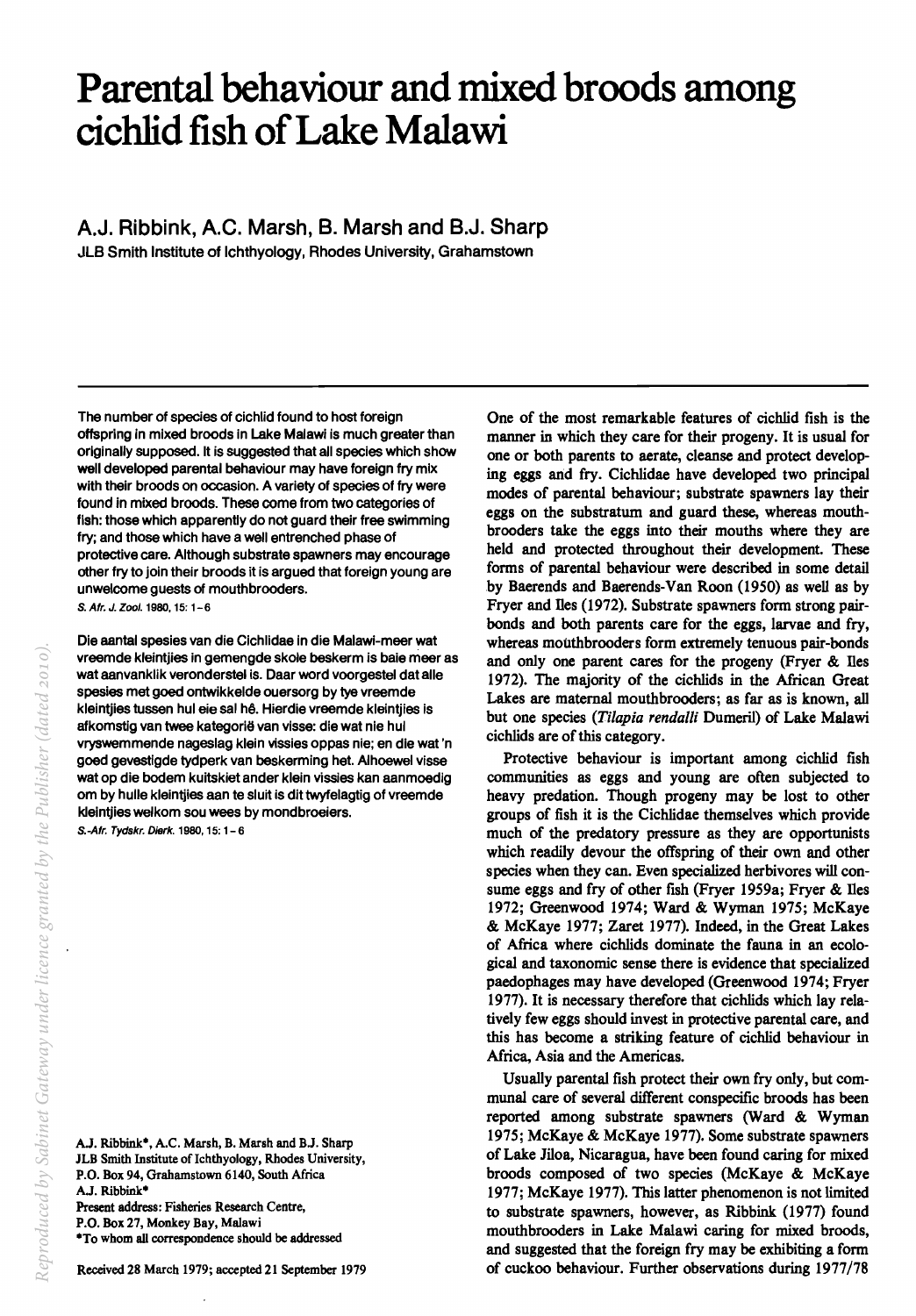have shown that mixed broods occur on a much wider scale in Lake Malawi than initially supposed. These additional observations are reported below and an argument is developed in which it is suggested that, while substrate spawners may derive benefit from the presence of foreign fry in their mixed broods (McKaye & McKaye 1977), this is not the case among mouthbrooders. Accordingly, substrate spawners might actively encourage foreign fry to mingle with their progeny, but mouthbrooders would tend to discourage such mixing.

## **Methods**

Data presented below were collected while diving (SCUBA) in Lake Malawi. Observations were recorded on plastic slates and transcribed after each dive. Whenever a fish guarding a mixed brood was found, its behaviour was recorded and the ratio of foreign fry to native fry was estimated. Normal guarding behaviour was observed by divers who maintained their distance so that the parent and fry were apparently undisturbed by their presence. On other occasions divers actively interfered with. broods in order to stimulate recall behaviour. When the parent is chased away the fry prepare themselves for collection by grouping together in a school which awaits the mother's return. Once the divers retreat the parent returns to gather her brood. This recall behaviour was recorded as well as the facility with which foreign fry entered the foster parent's mouth. Responses of fry to hand movements which simulated the parent's recall behaviour were also noted.

# **Observations of mixed broods in Lake Malawi**

Ribbink (1977) reported that a number of predatory species of Lake Malawi cichlids were found caring for mixed broods consisting of their own offspring, easily recognized because they have adult coloration and markings from the outset, and fry of another species differing in coloration and sometimes in size. In those instances the foreign fry appeared to belong to a single species, *Haplochromis chrysonotus*  Boulenger which is a zooplanktivore found in surface waters (TIes 1960). The foster parents, *Haplochromis polystigma* Regan, *Haplochromis macrostoma* Regan, and Serranochromis robustus Regan are all bottom-dwelling

predators usually found in water less than 30 m deep. Since the initial discovery of mixed broods in Lake Malawi further diving observations have resulted in the number of species found to act as foster parents increasing from  $3 - 13$ (Table 1).

It will be noted from Table 1 that a number of species are unidentified and others are considered together. The reason for this is that about 270 species of cichlid have evolved in Lake Malawi, many of which are undescribed and a great number are extremely similar in coloration, markings, general morphology and size, so that positive identification of fish underwater is sometimes impossible. An indication of the taxonomic complexities and problems of identification of Lake Malawi cichlids is given in a number of papers (Eccles & Lewis 1977, 1978; Stock 1976; Balon 1977). Accordingly, we have indicated (Table 1) where identifications are uncertain. Of these, *Haplochromis fenestratus*  Trewavas and *Haplochromis taeniolatus* Trewavas are virtually indistinguishable when in the lake, since they are morphologically and behaviourally similar, and appear to have almost identical ecological requirements. As a result these two species have been considered together. There is also some doubt whether *H. macrostoma* and *H. maculiceps* Ahl are in fact two distinct species (Eccles *pers. comm.).* In the field one can distinguish two colour forms, but there is some evidence that this fish can change its markings from one form to that of the other *(pers. observ.).*  Ecologically and morphologically these fish appear indistinguishable and consequently they are also considered together.

Table 1 shows that not all foster parents are predatory, as omnivores, herbivores and sand-dwellers which forage for benthic infauna, as well as those which feed on microorganisms in the sand, are represented. Common to all species, however, is well-developed parental behaviour during which the parents care for free-swimming fry.

Although *H. chrysonotus* was the only species originally found in mixed broods (Ribbink 1977) a number of other species have since been found intermingled with fry of foster parents. At least 15 different species of fry may occur in mixed broods, but *H. chrysonotus-Iike* fry appear to be the foreign species found most often. This identification is pre-

**Table 1** The species of fish which have been found to host foreign fry, and what they eat. *H.* po/ystigma and *H.* livingstonii are ambush predators which also consume plant material. The number of mixed and pure broods found with each species is indicated

| Host species               | Diet                         | No. of pure<br>broods | No. of mixed<br>broods |
|----------------------------|------------------------------|-----------------------|------------------------|
| Haplochromis kiwinge       | Piscivore                    | 8                     | 5                      |
| H. macrostoma/maculiceps   | Piscivore                    | 25                    | 12                     |
| H. fuscotaeniatus          | Piscivore                    | 4                     | 3                      |
| H. polyodon                | Piscivore                    |                       | 3                      |
| Serranochromis robustus    | Piscivore                    | 11                    | 5                      |
| H. polystigma              | Piscivore/omnivore           | 14                    | 10                     |
| H. livingstonii            | Piscivore/omnivore           | 5                     |                        |
| H. fenestratus/taeniolatus | Epilithic/omnivore           | 31                    | 9                      |
| H. sphaerodon              | Infauna of sand              |                       |                        |
| H. rostratus               | Infauna of sand              | 9                     |                        |
| H. pictus-like?            | Sand-dweller, food uncertain | 3                     | 4                      |
| H. simulus-like?           | Sand-dweller, food uncertain |                       |                        |
| H. annectens-like?         | Sand-dweller, food uncertain |                       |                        |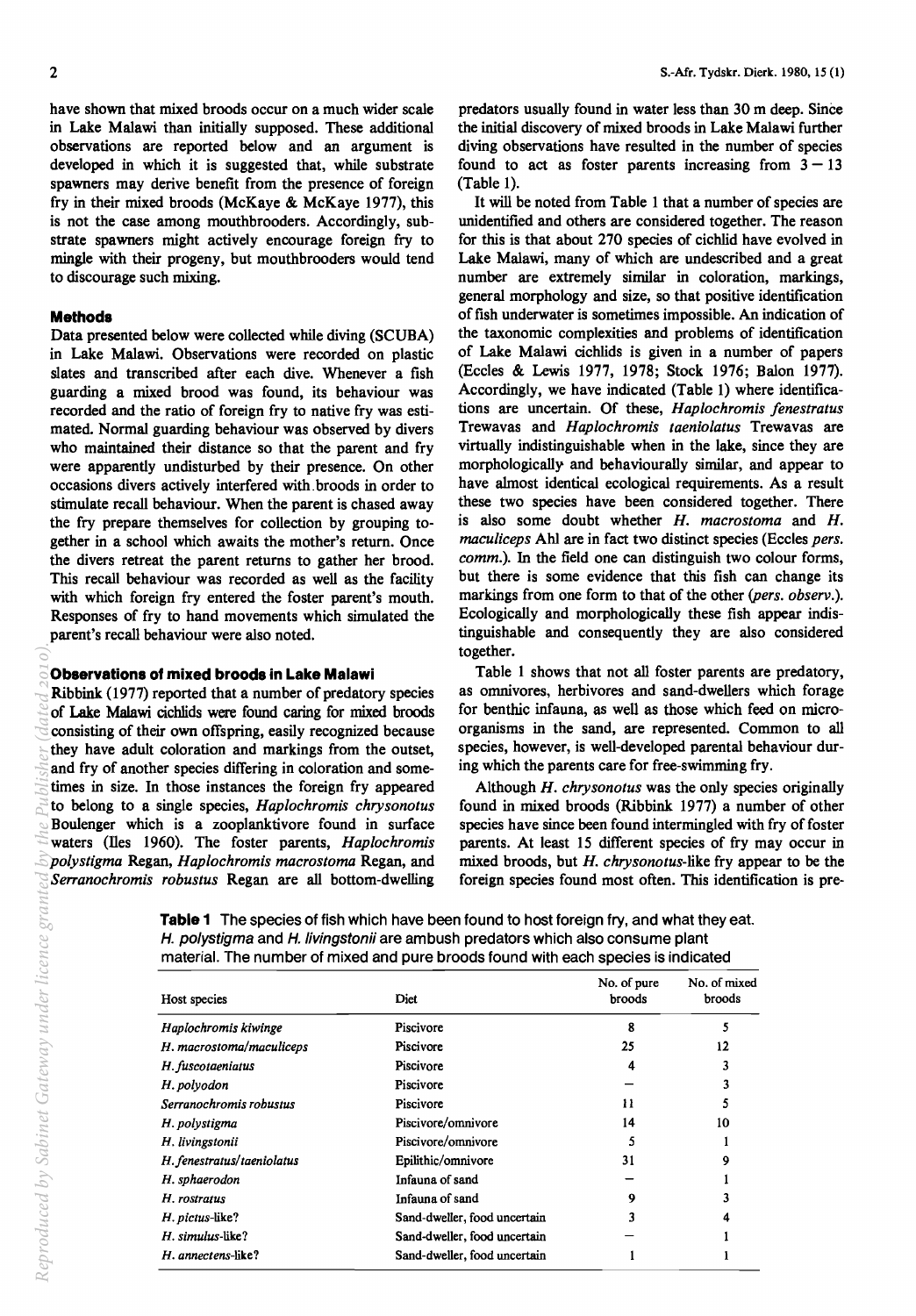sented with caution as one cannot be certain that fry identified as *H. chrysonotus* in the field were indeed this species on every occasion. Other species of closely related zooplanktivores collectively referred to as utaka (TIes 1960) such as *Haplochromis quadrimaculatus* Regan, *H. likomae*  TIes, *H. jacksoni* TIes, *H. nkhatae* lIes and *H. trimaculatus*  TIes are very similar to *H. chrysonotus* and may behave in the same way. So far those utaka fry reared in the laboratory for identification were *H. chrysonotus,* but frequently we were unable to catch members of a mixed brood and relied upon underwater identifications. Several other species of fry found intermingled among host progeny have been identified. Of these, *H. macrostomalmaculiceps* has been found among native broods of *H. kiwinge, H. juscotaeniatus, H. polystigma* and S. *robustus. H. kiwinge* fry have been found among broods of *H. macrostomalmaculiceps.* Then, *H. fenestratus/taeniolatus* fry appeared among broods of *H. kiwinge, H. macrostomalmaculiceps, H. polystigma* and S. *robustus.* An interesting feature of these species is that the adults may host foreign fry while offspring of their own species may be found with surrogate parents. Consequently, it is possible that a parent may guard her own offspring and those of a conspecific and this may account for some of the size differences of fry observed in broods which were homogeneous regarding species composition.

Mixed broods of more than two species are also found in Lake Malawi. On one occasion an *H. macrostomalmaculiceps* was discovered caring for its own fry and those of three other species. On five other occasions parents guarding mixed broods containing two foreign species were observed. Usually very few foreign fry were found in mixed broods. Most frequently they comprised less than 5% of a brood, but occasionally as many as 50% were intruders (Fig. 1).

A parent cichlid chased from its brood usually returns promptly, chases off those fish which are attempting to eat the unguarded brood and then retrieves the fry which have gathered together. As fry are not usually taken into the mouth at once, but are collected in several batches it is possible to see whether foreign fry are among the first or last to enter the mouth. It was found that native fry were usually



# mixed broods

Fig. I The number of occurrences of a particular ratio of foreign fry to native fry in mixed broods, expressed as a percentage of the total brood  $(n = 58$  mixed broods).

the first to gain protection within the mouth while foreign fry were among the stragglers. This is not a general rule, however, as a group of unidentified darkly blotched fry mixed with a brood of *H. polyodon* found at Nkhata Bay, were the leaders of the school and among the first to enter the parent's mouth when recalled.

Under conditions of stress imposed by divers who disturb broods so that they might observe recall behaviour, it is not possible to tell whether the parent is able to distinguish between her own and foreign fry. Her response is to take as many fry into her mouth as quickly as she can. On one occasion in which foreign fry were introduced into a brood by a diver they were apparently recognized by the *H.jenestratusltaeniolatus* parent and shepherded away from the native brood. The introduced fry, which were not identified, were light in colour and without markings, whereas the native fry were blotched like their parent and readily distinguishable.

Young fry appear unspecific about the recall stimulus to which they respond (Baerends & Baerends-Van Roon 1950; Ribbink 1971), so much so that divers are able to induce broods to clump together and enter a cupped hand which is moved in a manner which simulates the parent's recall movements. Such a lack of specificity in very young fry suggests that at that early age they will readily accept any parent which summons them. As fry become older they apparently learn to recognize their parent to which they respond with alacrity and may even swim some distance to meet her. Concomitantly one finds that their response to simulated recall movements becomes weaker.

In general, different species of parental fish show characteristic preferences for different types of site in which to release their broods. *H. taeniolatusljenestratus* and *H. kiwinge* normally select fairly exposed areas on or near the top of rocks. *H. macrostomalmaculiceps, H. polystigma, H. polyodon, H. fuscotaeniatus, H. livingstonii and S. robustus* are usually found in areas sheltered by a rock wall on at least one side, while *H. polystigma* and *H. rostratus*  may be found with broods over both sand and rock. When over sand (three sightings) parental *H. polystigma* were found to use deserted *Sarotherodon* nests in which to guard their young. S. *robustus* were also found guarding fry among *Vallisneria* weed on two occasions. All of the remaining species listed in Table 1 were found in the intermediate zone (sand mixed with rock: Fryer 1959a) where they chose areas with rocky cover.

Although a full history of parental care from the first release of fry to the eventual disintegration of the parent-offspring bond has not yet been observed in any species in Lake Malawi, it is possible to piece together evidence to produce a picture which may have general applicability. Parents select a site from which they chase all other fish and once established in their defended area (territory) they release the fry.

It appears that once a locus is selected the parent and fry remain at that site for a long time, probably the entire period of parental care. On a number of occasions groups of fry were discovered in the care of their parent at exactly the same site for a week or longer *(H. macrostomalmaculiceps* 11 days, *H. kiwinge* nine days, *H. rostratus* and *H. taeniolatus/fenestratus* seven days). As these various observations were of offspring at different stages of growth

Reproduced by Sabinet Gateway under licence granted by the Publisher (dated 2010)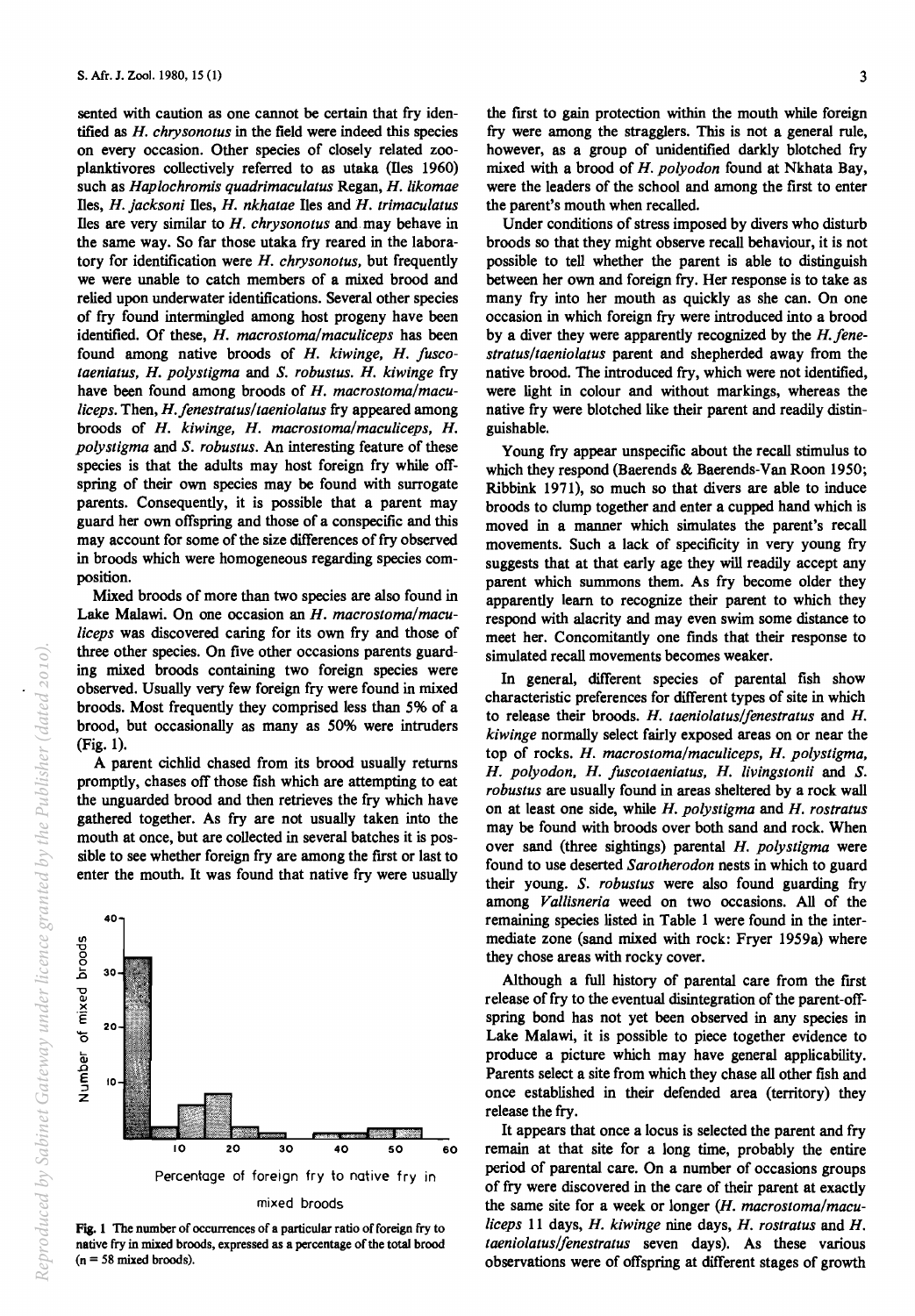it is suggested that the tendency to stay at a particular site is a feature of the parental behaviour of all species of Lake Malawi mouthbrooders which care for their fry. In the case of *H. macrostoma/maculiceps* parental duties may continue for about a month by which time the offspring are about 35 mm S L.

It seems particularly important that young fry should remain near the centre of the defended area if they are to gain the protection afforded by its sanctuary. Fry which remain in or return to predetermined areas when scattered will be found easily and rescued rapidly by their mother. Indeed, on every occasion that fry were disturbed by divers they formed schools which showed a powerful tendency to return to the defended area where their parent would gather them. Thus, both parent and progeny need to acquire a knowledge of the locality and it is possible that young fry learn to recognize their immediate environment before they learn to recognize their parent. In their early free-swimming days, survival of the fry is dependent on their ability to recognize and stay on the selected site, especially when the parent chases away intruders, grouping together when the mother is defending the site so that they are prepared for collection, and responding with immediacy to the recall movements. At this stage recognition of the parent is not essential as the chance of any fish other than the parent performing a recall within the protected area is remote. It is suggested that early imprinting may be on features of the locality rather than on a parent. Later, as fry grow and become more mobile, they are better able to recognize their parent and are less responsive to artificial recall stimuli as presented by divers.

All parental fish studied in Lake Malawi to date appear to stay at a preselected site with their broods but *Pseudocrenilabrus philander* Weber, a cichlid found in many fresh waters of Southern Africa, carries its fry from one site to another in order to remain in warm water (Ribbink 1975). Water temperatures in Lake Malawi are both warmer and more constant (Eccles 1974) than those in which P. *philander* were studied and therefore migratory response to temperature gradients may be unnecessary.

#### **Origin of mixed broods in Lake Malawi**

There are probably several ways in which broods might become mixed. It is believed that these are largely accidental or chance occurrences and that the fry which acquire foster parents are adapted to take advantage of opportunities which enable them to join other broods. There seems little doubt that foreign fry benefit from associations with the foster parents. It seems probable that fry of species which apparently do not guard their young (e.g. *H. chrysonotus)* and fry of species which show strong parental behaviour (e.g. *H. taeniolatus/fenestratus)* will become incorporated into mixed broods in different ways. **Parto** *Sabinet* **<b>Way Sample** *Category* **<b>Sample** *Category* **way** *Reproduced Batter Batter is between licence licence due some have licence licence due licence due licence due licence due* 

#### Introduction of non-protected fry

It appears that when *H. chrysonotus* fry are ready to be released the parent carries them away from the shoals of brooding females in surface waters down to the substrate. Although brooding fish have been followed on eight occasions when they left the surface schools, and although  $H$ . *chrysonotus* and other similar species of utaka, carrying well-developed fry in their mouths, have been observed on innumerable occasions among rock, over sand and in weedbeds, we have never found any utaka caring for a brood of free-swimming fry. Furthermore, unattended schools of utaka fry have been found frequently among rocks. This evidence suggests that *H. chrysonotus* and related utaka take their young to the bottom where they release them to fend for themselves.

An examination of eggs and fry taken from several species of utaka caught at Likoma Island showed that they are extremely large; indeed eggs from an undescribed species referred to as *Nguwa* by fishermen at Likoma Island had a mean length of 6,1 mm and a mean diameter of 4,6 mm (n = 31). (Specimens of *Nguwa* have been lodged in the JLB Smith Institute of Ichthyology, Rhodes University, Grahamstown.) These are the largest eggs laid by any cichlid in Lake Malawi. The next largest are those laid by *Labeotropheus juelleborni* Ahl (6,0 X 4,0 mm: Fryer 1959a) and *H. chrysonotus*  $(5,8 \times 4,4 \text{ mm})$ . The size of these eggs is particularly noteworthy as L. *juelleborni* and the utaka species are relatively small fish with females that seldom exceeds 12 cm S L. Many larger species of cichlid, including species of *Sarotherodon* (= *Tilapia* which are mouthbrooders: Trewavas 1973), lay eggs which are considerably smaller (Fryer & Iles 1972 p.107). Large eggs produce large fry and those of *Nguwa* taken from the parent's mouth shortly before they were ready to be released measured 17,6 mm S L (n = 36), while those of H. *chrysonotus* were 13,7 mm S L ( $n = 28$ ). It is argued (Fryer 1959b; Fryer & lies 1972) that cichlids which lay a few large eggs do so in order to produce young which are better able to care for themselves under conditions where predatory pressure is high as it is on the rocky shores of Lake Malawi.

After being released among the rocks the fry move around in small groups, avoiding predators and feeding independently. They may fmd their way into protected broods as a result of a tendency to school. Many young cichlids, including most species of *Haplochromis,* form schools when groups of different species but of similar size come together. This behaviour which results in fry of one species, such as *H. chrysonotus,* mingling with other groups of similar size regardless of species, could enable them to mix with a brood in the care of its parent and accordingly gain protection from foster parents. If this surmise is correct, then those  $H$ . *chrysonotus* fry which do not fmd a surrogate parent would remain unprotected and have reduced chances of survival. Clearly, evolutionary selection pressures would favour large well-developed fry which found foster parents and responded correctly to their signals.

The merging of two broods was observed on an artificial reef at Khuyu Bay, Likoma Island in August 1978. A group of 21 unattended, unidentified fry joined a brood of about *40 H. jenestratus/taeniolatus.* The mixed brood was guarded by the parent which attempted to retrieve all individuals when divers disturbed her. But she was unable to accommodate all fry so that about 14 individuals were omitted, of which  $6 - 8$  were native fry. Both species of fry tried to squeeze into the parent's mouth. After a period of seven minutes all fry were released again and the mixed brood was still together about 90 min after this release. The following day the brood was still mixed but the number of individuals was reduced to about 40, of which seven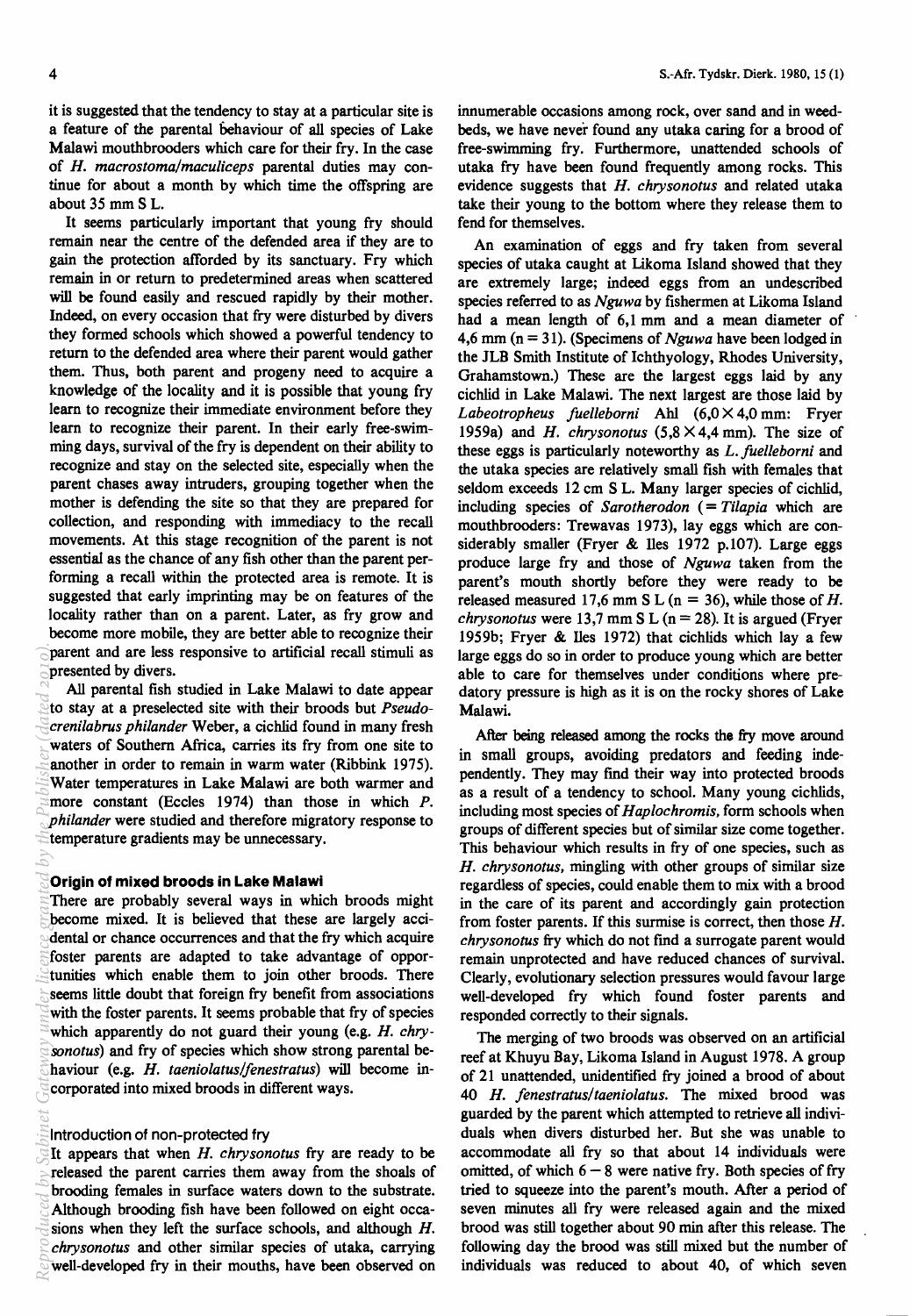belonged to the foreign species. The missing fry may have moved elsewhere or they may have been lost to predators during the night when they may not have found shelter in the parent's mouth.

#### Introduction of protected fry

The fry of *H. chrysonotus* and other closely related utaka may enter broods of surrogate parents as a consequence of a tendency to school. Such a mechanism could account for the way in which *H. !enestratus/taeniolatus, H. macrostoma/maculiceps* and *H. kiwinge* join other broods but it does not explain how they become divorced from their parents originally. Unlike *H. chrysonotus* these other species are known to have a well-developed phase of protective behaviour. Accordingly their fry stay in discrete groups which are localized in prescribed sites and which respond with alacrity to parental recall. With the exception of *H. !enestratus/taeniolatus* all the other species are large enough to defend their broods against almost all other cichlids in the lake, so chances of desertion are remote, especially as parental behaviour is strongly entrenched in these species. McKaye and Mckaye (1977) found that pairs of substrate spawners in Lake Jiloa, Nicaragua, were close enough to have their broods intermingle. In Lake Malawi, however, we never found broods that were close enough to become mixed due to overlapping of the areas occupied by respective broods. Indeed it is unlikely that parents would tolerate neighbours which are close enough for such a mixing of broods. to occur. Thus the formation of these mixed broods remains largely unexplained.

An incident in which *H. kiwinge* fry were separated from their parent may give a clue to the origin of mixed broods of this type. A homogeneous brood of approximately 80 young *H. kiwinge* fry estimated to be 15 mm S L were found in the care of their parent. In order to gauge the response of the fry to artificial recalls, the parent was chased otr by a diver. When the diver eventually backed away, but before the parent returned, the brood was attacked by three *Melanochromis (Pseudotropheus) auratus,* two *Melanochromis melanopterus,* three *Pseudotropheus tropheops,* a *Pseudotropheus elongatus,* a *H. macrostoma/maculiceps* and two other *Haplochromis* spp.

This attack fragmented the brood so that small groups of fry were chased in a number of different directions while other adult mbuna and *Haplochromis* joined in the chase. Under these circumstances it appeared impossible for the fry to dodge back to the protected site which was on top of a large exposed rock. One group of fry was seen to flee for about 6 m before it was lost to view. Many of the young were caught and eaten. The parent arrived back rather too late to rescue its young. This particular brood fragmentation was the direct result of interference by a diver in the normal guarding behaviour of a parent. It is possible, however, that a simultaneous attack from a number of predators while the parent is away chasing an intruder could cleave a small group of fry from a brood and chase it from the protected site. Many of these young would be lost, but a few might survive to find their way into the broods of foster parents. This would be consistent with the observation that the majority of mixed broods contain a very small proportion of foreign fry (Fig. 1). It is also possible that native fry which would normally remain with their parent are displaced by foreign individuals and while unable to fmd shelter in the parent's mouth they are forced to go elsewhere by predators which separate them from their parent. These may eventually attach themselves to another brood.

#### **Nature of mixed brood relationships**

It was suggested that *H. chrysonotus* might be cichlid cuckoos in the sense that foster parents guard their young (Ribbink 1977). Although a complete parallel between avian cuckoos and those cichlids whose young are cared for by surrogate parents is not possible, a number of parallels exist which justify the retention of the term cichlid cuckoo. Adult cichlids have never been observed to deposit their young with foster parents. Indeed it is unlikely that a brooding adult would be allowed near enough to a guarding parent to mix the broods. It is more likely that foreign fry find their own way into mixed broods and in this manner become social parasites. Cichlid cuckoos have not been found to actively destroy the host's offspring, which is the practice of bird cuckoos, but foreign fry might be directly responsible for the loss of host fry which they displace and leave unprotected. Clearly if foreign fry scramble into the limited space of a protective mouth before native offspring, then the chances of the foster parent losing some of her young to a predator are increased. Thus foreign fry of maternal mouth brooders in Lake Malawi are cuckoos in the sense that they gain protection from the foster parent and in doing so they may exclude host offspring at some cost to the parent.

While foreign fry are probably unwelcome guests of mouth brooders, this is apparently not the case among certain substrate spawners in Lake Jiloa, Nicaragua. McKaye and McKaye (1977) found that *Cichlasoma citrinellum* readily adopted broods of conspecifics and on occasion appeared to kidnap fry to add to their broods. Broods of mixed species were also commonly defended by pairs of substrate spawners in Lake Jiloa and it was suggested that additions of foreign individuals to these broods may be advantageous to the host as adopted fry may be eaten before their own. This would be especially true if the additional fry are sufficiently different from those of the host to be singled out more easily by a predator.

Also in Lake Nicaragua, McKaye (1977) found a herbivorous fish, *Cichlasomd\nicaraguense,* which cared for the progeny of one of its predators, *Cichlasoma dovii.* It was suggested that this altruistic behaviour may be repaid at a later date when C. *dovii* preyed upon another species of herbivorous cichlid which competed with C. *nicaraguense*  for the same natural resources.

Mixed broods occur far more commonly than was originally supposed and have been reported from Sri Lanka (Ward & Wyman 1975), from Africa (Burchard 1967; Ribbink 1977) and from Nicaragua (McKaye & McKaye 1977; McKaye 1977). In Lake Malawi mixed broods containing two or more species are found more frequently than initially expected. Indeed, it is possible that all species of cichlid which guard their broods in Lake Malawi may occasionally have foreign fry mingle with their native offspring. Similarly the tendency for fry of many species to school with other fish, regardless of species, suggests that further research might add substantially to the list of species known to contribute to mixed broods.